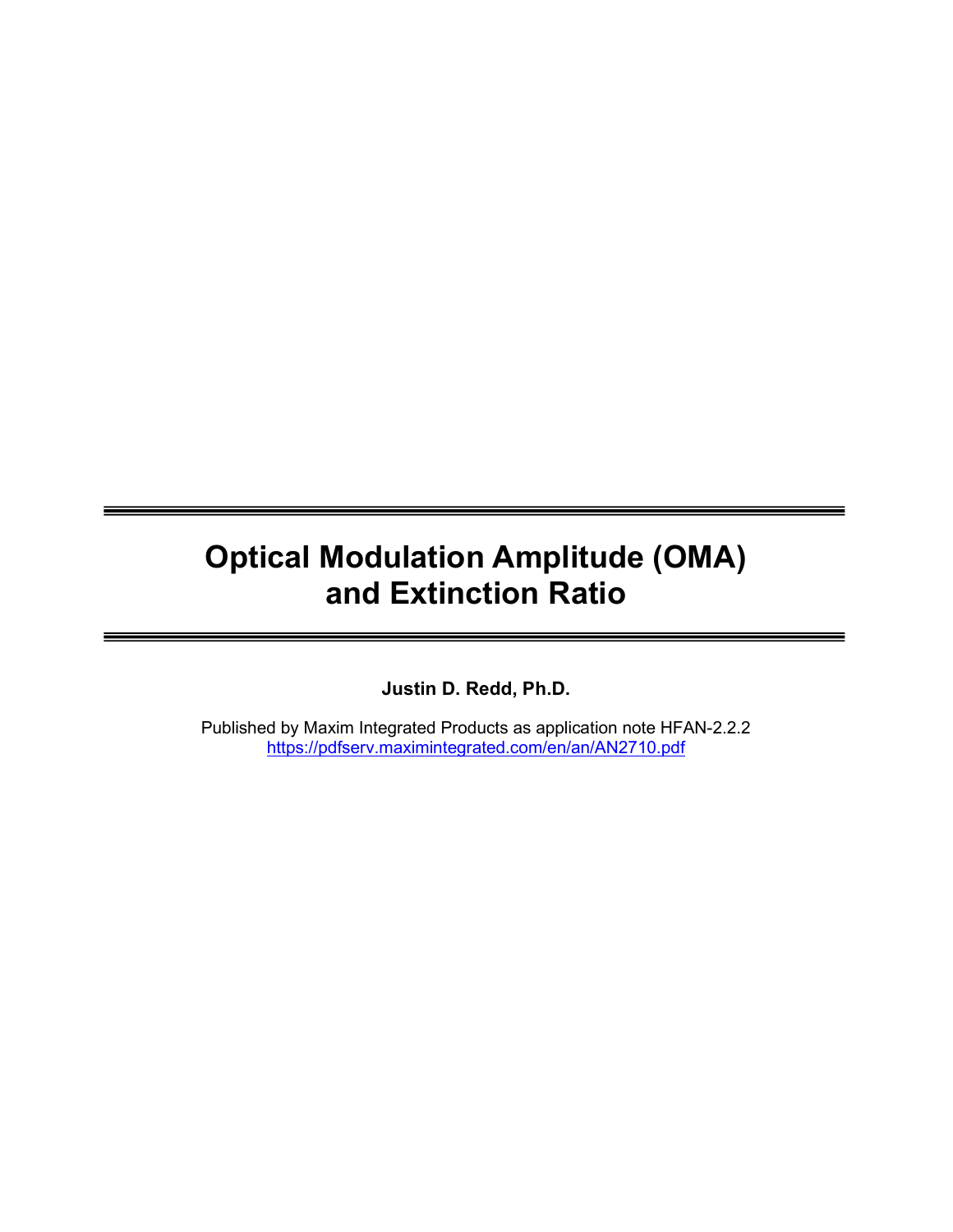## Optical Modulation Amplitude (OMA) and Extinction Ratio

#### 1 Introduction

The optical modulation amplitude (OMA) of a signal is an important parameter that is used in specifying the performance of optical links used in digital communication systems. The OMA directly influences the system bit error ratio (BER). With an appropriate point of reference (such as average power), OMA can be directly related to extinction ratio.

The purpose of this application note is to define OMA and how it relates to other parameters such as extinction ratio and average power. Further, this application note will clarify the trade-offs between specifying OMA versus extinction ratio and explore appropriate specification ranges for each.

## 2 Definitions and Relationships

For bi-level optical signaling schemes, such as nonreturn-to-zero (NRZ), only two discrete optical power levels are used. The higher level represents a binary one, and the lower level represents a zero. We will use the symbol  $P_1$  to represent the high power level and the symbol  $P_0$  to represent the low power level. Using these symbols we can mathematically define a number of useful terms and relationships.

OMA is defined as the difference between the high and low levels, which can be written mathematically as:

$$
OMA = P_1 - P_0 \tag{1}
$$

Average power is simply the average of the two power levels, i.e.,

$$
P_{AVG} = \frac{P_1 + P_0}{2} \tag{2}
$$

We will use  $r_{e}$  to represent the extinction ratio, which is the ratio between the high and low power levels:

$$
r_e = \frac{P_1}{P_0} \tag{3}
$$

Through algebraic manipulation of equations 1, 2, and 3, we can derive the following relationships:

$$
OMA = 2P_{AVG} \left[ \frac{r_e - 1}{r_e + 1} \right] \tag{4}
$$

$$
r_e = \frac{OMA}{P_0} + 1\tag{5}
$$

$$
P_1 = P_{AVG} + \frac{1}{2} OMA = 2P_{AVG} \left[ \frac{r_e}{r_e + 1} \right] \tag{6}
$$

$$
P_0 = P_{AVG} - \frac{1}{2} OMA = 2P_{AVG} \left[ \frac{1}{r_e + 1} \right] \tag{7}
$$

### 3 Absolute Versus Relative Specs

OMA and extinction ratio by themselves are relative quantities, since they only specify the difference or ratio of the power levels. In order to derive an absolute quantity from the OMA or extinction ratio, we must have an additional point of reference, such as  $P_{AVG}$ ,  $P_1$ , or  $P_0$ . The relationships of equations 4-7 all depend on one of these absolute points of reference.

For example, an OMA of 100μW can correspond to an infinite number of possible values for  $P_{AVG}$ ,  $P_1$ , or P<sub>0</sub>: P<sub>1</sub> could be 100µW with P<sub>0</sub> equal to 0µW, or P<sub>1</sub> could be 150µW with  $P_0$  equal to 50µW, or  $P_1$  could be 100mW with  $P_0$  equal to 99.9mW, etc., etc.

In the alternate case of extinction ratio, a similar example using  $r_e=10$  can correspond to an infinite number of possible values for  $P_{AVG}$ ,  $P_1$ , or  $P_0$ :  $P_1$ could be 100μW with  $P_0$  equal to 10μW, or  $P_1$  could be 150μW with  $P_0$  equal to 15μW, or  $P_1$  could be 100mW with  $P_0$  equal to 10mW, etc., etc.

If, in addition to the OMA or extinction ratio, we specify a reference point of  $P_{AVG} = 100 \mu W$ , for example, then the ambiguity is gone. With an OMA of  $100\mu$ W and  $P_{AVG} = 100\mu$ W,  $P_1$  can only be

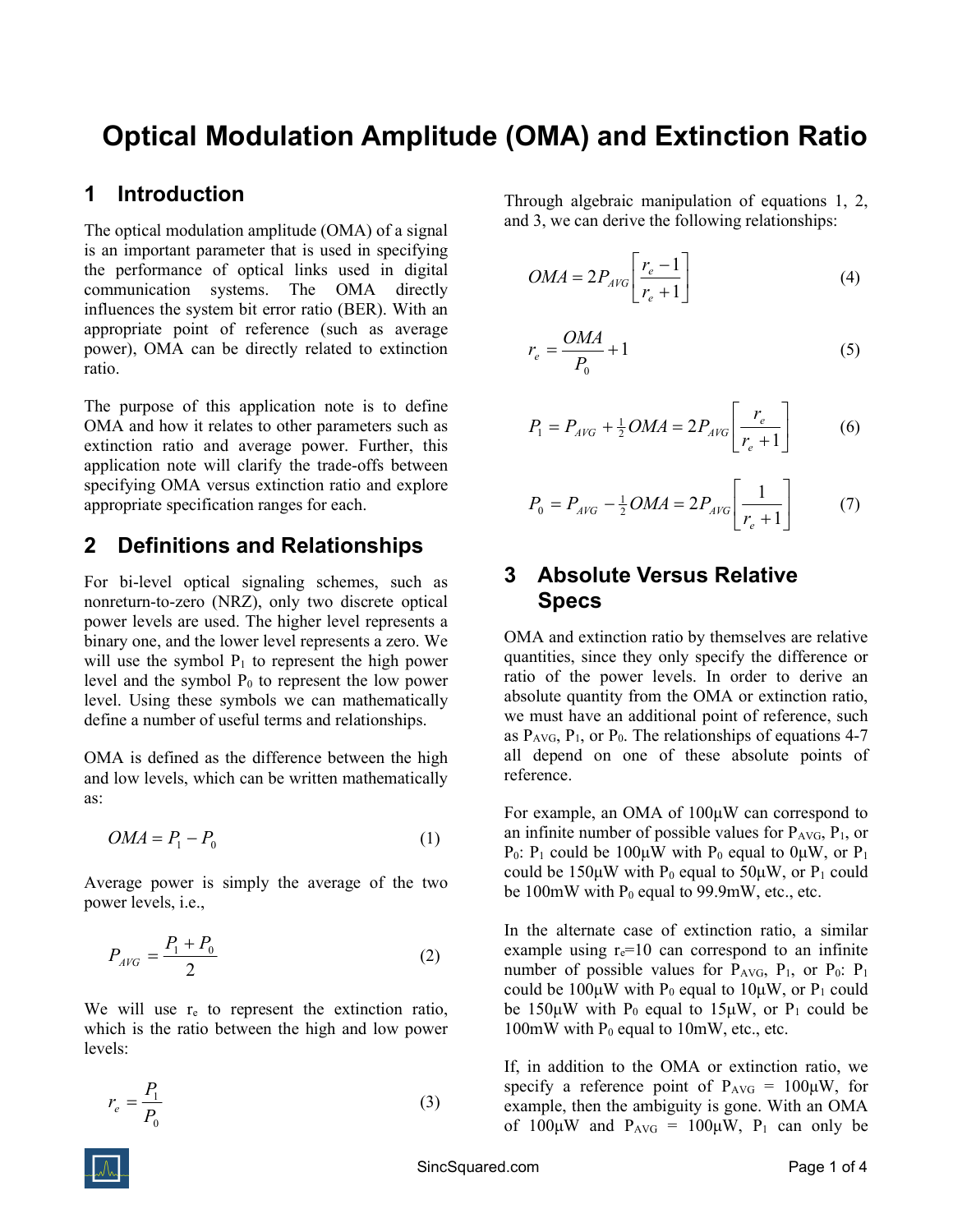$150\mu$ W and P<sub>0</sub> can only be  $50\mu$ W. If the extinction ratio is 10 and  $P_{AVG} = 100\mu W$ , then  $P_1$  can only be  $182\mu$ W and P<sub>0</sub> can only be  $18.2\mu$ W.

## 4 Optical Attenuation

Up to this point in the discussion, it may seem apparent that OMA and extinction ratio are basically equivalent. Either can be computed with knowledge of the other and one reference point. Both can be quantified when the values of  $P_1$  and  $P_0$  are known, etc. There are differences, however, and one of these is how OMA and extinction ratio change as the signal propagates through an optical system.

Assuming a system with linear attenuation between two points, the extinction ratio will stay constant even though the signal is attenuated, while the OMA will change by a factor equal to the attenuation. For example, over 10km of optical fiber with an attenuation of 0.3dB/km, the total attenuation over the length of the fiber is 3dB, which is equivalent to a factor of 2. If we transmit a signal through the fiber that starts with  $P_1 = 1$ mW and  $P_0 = 0.1$ mW, then  $r_e =$  $1/0.1 = 10$  and OMA =  $1 - 0.1 = 0.90$ mW at the fiber input. After passing through the fiber the signal levels are reduced by a factor of 2, so  $P_1 = 0.5$ mW and  $P_0 = 0.05$ mW. Therefore, at the fiber output,  $r_e$  =  $0.5/0.05 = 10$  (the same as at the input r<sub>e</sub>) and OMA  $= 0.5 - 0.05 = 0.45$ mW (half of the input OMA). From this example we see that once the extinction ratio is known, a simple average power measurement anywhere in the system will yield enough information to calculate  $P_1$ ,  $P_0$ , and even OMA. On the other hand, if we have knowledge of the OMA at one point in the system, we cannot determine it's value after attenuation without knowing the magnitude of the attenuation or else measuring additional parameters (such as  $P_0$ ,  $P_1$ , or  $P_{AVG}$ ).

## 5 Power-Level Effects on Transmitters and Receivers

In theory, the system bit error ratio (BER) is determined entirely by the optical signal-to-noise ratio, which is commonly called the Q-factor (see Maxim application note HFAN-9.0.2 "Optical Signal-to-Noise Ratio and the Q-Factor in Fiber-Optic Communication Systems"). The Q-factor is defined as the OMA divided by the sum of the rms noise on the high and low optical levels, i.e.,

$$
Q = \frac{P_1 - P_0}{\sigma_1 + \sigma_0} \tag{8}
$$

Based on equation 8 (and assuming that the noise is a fixed quantity) it is clear that the system BER performance is directly controlled by the OMA. Therefore, in order to optimize BER performance, the OMA should be as large as possible. Also, equation 8 says nothing about  $P_{AVG}$ , implying that we will get the same BER performance whether  $P_1$ and  $P_0$  are 100mW and 1mW or 200mW and 101mW. In real systems, there are practical upper and lower practical limits on  $P_{AVG}$  and therefore OMA.

From the optical receiver point of view, there is an upper limit on the optical power that can be received called the overload level. When the power exceeds this level, saturation effects degrade performance. This means that for optimum receiver BER performance, the OMA should be as large as possible while avoiding overload, which occurs when  $P_0 = 0$  and  $P_1$  is just below the overload level. In this case, OMA=P<sub>OVERLOAD</sub>, P<sub>AVG</sub>≈0.5×P<sub>OVERLOAD</sub> and  $r_e = \infty$ . If  $P_0 > 0$ , then the OMA must be reduced to avoid overloading the receiver.

From the optical transmitter point of view, it is very difficult to reduce  $P_0$  to zero. When the laser is quickly switched from the completely off state to the on state it causes negative effects such as turn-on delay and relaxation oscillation. If the laser is biased above its threshold level then it is always slightly on, and problems with turn-on delay and relaxation oscillation decrease as the bias level is increased. For this reason, practical transmitters emit some optical power at  $P_0$ . A complicating factor is that the laser threshold changes significantly with temperature, so, if the difference between the bias and threshold is to remain constant, the bias current must be adjusted as the temperature changes. Precise control of the bias current over a large temperature range adds significant complexity and cost to the transmitter.

When we consider both the optical transmitter and the receiver, it is apparent that  $P_0$  should be kept as low as possible without getting so low that it causes problems with the laser. If  $P_0$  is increased much beyond this point, power is wasted and receiver performance is potentially degraded. Using these arguments we can define upper and lower practical limits for  $P_0$ .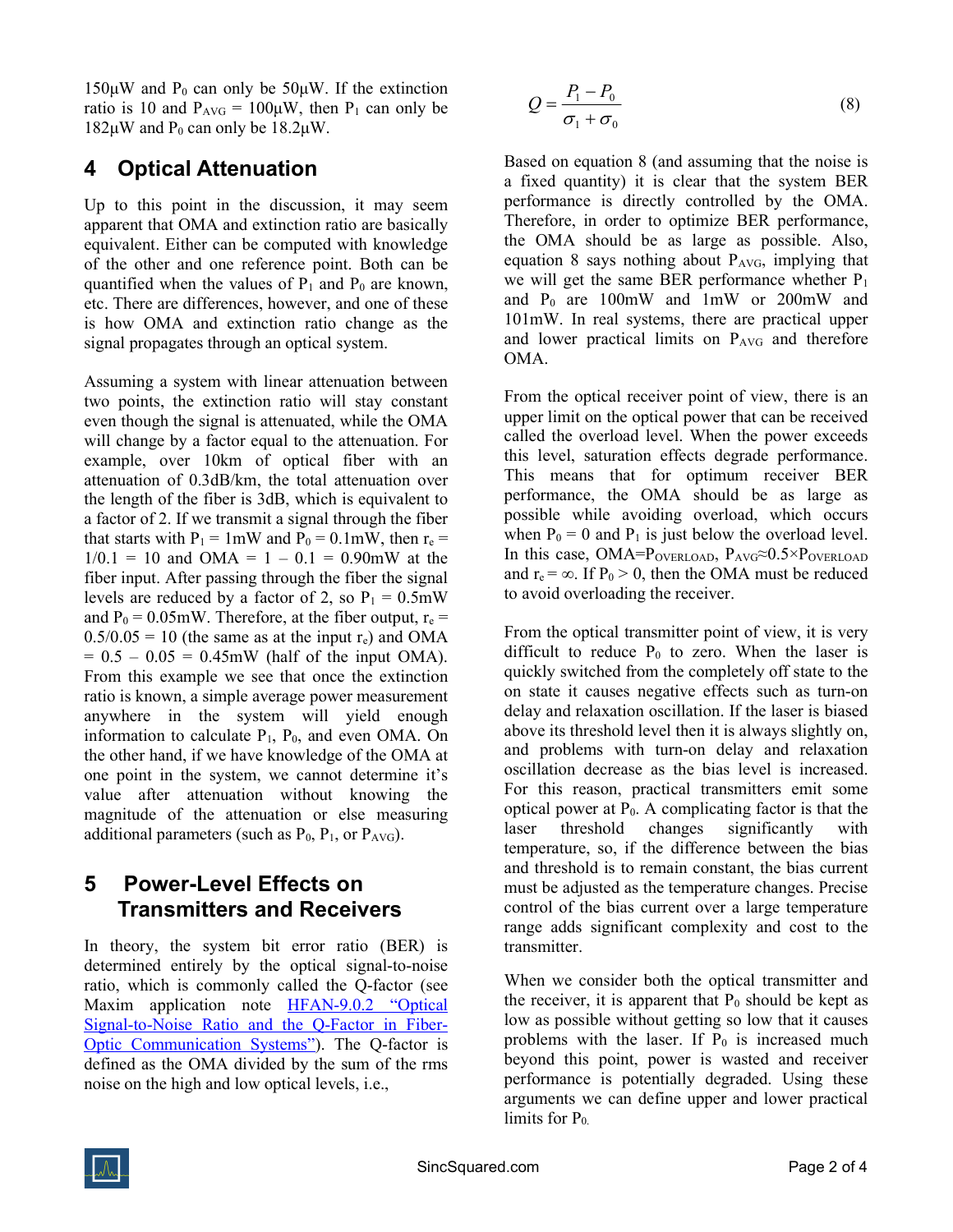#### 6 Practical Power Limits

As noted in the previous section, it is generally not practical to achieve the ideal level of low power, i.e.,  $P_0 = 0$ . When  $P_0$  is raised above the ideal, however, the average power must be increased with no corresponding increase in system BER performance. The ratio between the average power transmitted by a particular real optical system and the average power that would be required in the ideal case (to achieve the same BER) is called the power penalty.

When specifying the OMA of an optical communication system, it is important to consider the potential power penalty due to the difference between  $P_0$  and 0. While this difference can be specified directly, it is more useful to specify  $P_0$  as a ratio to the OMA. This is because the ability to control  $P_0$  to a given level of precision is related to the magnitude of the OMA. Also, it is more informative to think of the power penalty in terms of a ratio between the OMA and  $P_0$ . For example, if the OMA is specified to be very large (e.g., 10mW), then controlling  $P_0$  to within a very small fraction of the OMA (e.g., 1μW above zero) achieves very little benefit and is very difficult. Also, the power penalty associated with a  $1\mu$ W variation in P<sub>0</sub> would be insignificant relative to an average power on the order of  $OMA/2 = 5mW$ . For these reasons,  $P_0$ should be specified as a ratio to the OMA, and a convenient way to do this is the OMA to  $P_0$  ratio. Thus, if  $P_1 = 180 \mu W$  and  $P_0 = 20 \mu W$ , the OMA =  $180 - 20 = 160 \mu W$  and the OMA to P<sub>0</sub> ratio is  $160\mu W/20\mu W = 8$ . This corresponds to an extinction ratio of  $r_e = 180 \mu W/20 \mu W = 9$ . The general relationship between extinction ratio and the OMA to  $P_0$  ratio can be derived through manipulation of equation (5) as:

$$
r_{P_o} = \frac{OMA}{P_o} = r_e - 1
$$
\n(9)

where  $r_{Po}$  represents the OMA to  $P_0$  ratio. For the ideal case (where  $P_0 = 0$ ),  $r_{P_0} = \infty$  and  $r_e = \infty$ .

As mentioned above, the ratio between the actual average power transmitted by an optical system and the average power that would be required in the ideal case (to achieve the same BER) is called the power penalty. This can be written as:

$$
\delta_{p_0}(r_{p_0}) = \frac{P_{AVG}(\text{actual } r_{p_0})}{P_{AVG}(r_{p_0} = \infty)} = \frac{r_{p_0} + 2}{r_{p_0}} \qquad (10)
$$

where  $\delta_{Po}(r_{Po})$  represents the power penalty in terms of the OMA to  $P_0$  ratio. Alternately,

$$
\delta_e(r_e) = \frac{P_{AVG}(\text{actual } r_e)}{P_{AVG}(r_e = \infty)} = \frac{r_e + 1}{r_e - 1}
$$
(11)

where  $\delta_e(r_e)$  represents the power penalty in terms of extinction ratio.

As an example of power penalty calculation, we can use the values from the previous example (where  $P_1$ )  $= 180 \mu W$ ,  $P_0 = 20 \mu W$ , OMA = 160 $\mu W$ ,  $r_{P_0} = 8$ , and  $r_e = 9$ ). In this case, the power penalty in terms of  $r_{Po}$ is  $\delta_{Po}(r_{Po}) = (8+2)/8 = 1.25$  or, in terms of  $r_e$ ,  $\delta_e(r_e) =$  $(9+1)/(9-1) = 1.25$ . This means that the actual power transmitted is 1.25 times greater than it would be in the ideal case where  $P_0 = 0$  and  $r_{P_0} = r_e = \infty$ .

Maxim application note **HFAN-2.2.0**: Extinction Ratio and Power Penalty, includes the following graph of extinction ratio versus power penalty.



Figure 1. Power Penalty Versus Extinction Ratio

Through the end of this section we will neglect reference to the OMA to  $P_0$  ratio, remembering that it is equivalent to the extinction ratio minus one.

From Figure 1 and equations (10) and (11), we can make some important conclusions about the practical limits on extinction ratio. First, we recall from the previous section that very high extinction ratios cause many problems for the transmitter. In general,